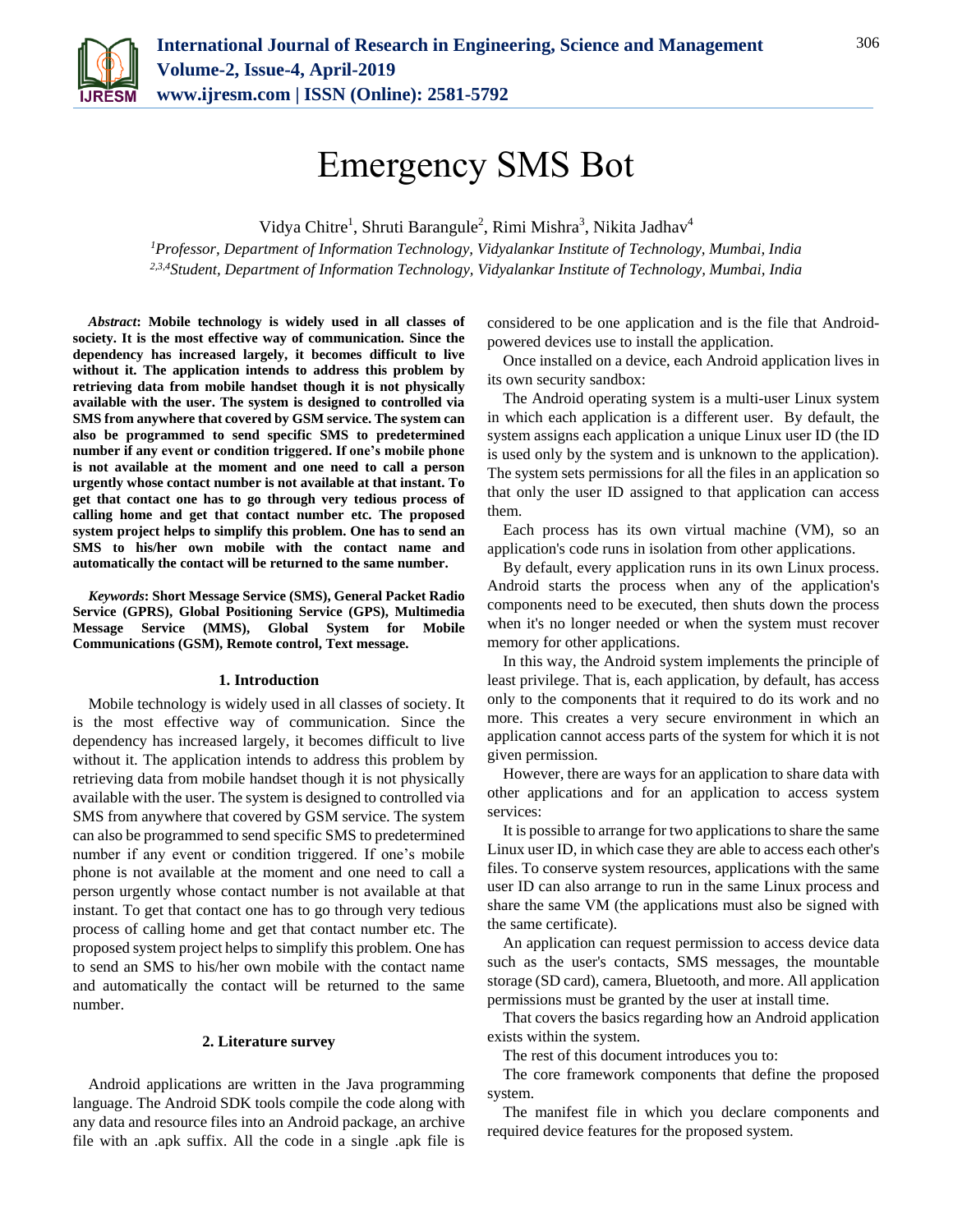

# **International Journal of Research in Engineering, Science and Management Volume-2, Issue-4, April-2019 www.ijresm.com | ISSN (Online): 2581-5792**

Resources that are separate from the application code and allow the proposed system to gracefully optimize its behavior for a variety of device configurations.

#### **3. Proposed system**

If you have forgotten your Cell Phone at home and you need to call a person urgently whose contact number is not available at that instant. In that case you have to call home and ask someone to search for that contact and then resend it back to you. It takes your lot of time. Instead of doing this tedious process one can send an SMS from someone's cell to his/her own mobile in a predefined syntax.

E.g.: GET CONTACT (Contact name/initial)

Also unread SMS can be retrieved using this application. E.g.: GET SMS

Also misscall can be retrieved using this application.

E.g.: GET MISSCALL

Also can be phone security lock using this application.

E.g.: LOCK

Also Latitude and longitude can be retrieved using this application.

E.g.: GET GEOLOCATION

Also we can silent our phone remotely

E.g. Silent Phone

## **4. Security perspective**

If one wants to get to know about this application, he/she can steal or can make an unauthorized access over the contacts. To secure the contacts from unauthorized access we can set a PIN number to be sent along with the syntax which will be known only to you. The application will match the PIN number, the syntax and then process and will reply back.

E.g.: 1234 GET CONTACT (contact name/initial)



Fig. 1. Architecture diagram

#### **5. Implementation**

To make this application work, the coding part is done using android (java/xml) and php for switch off mode. Different tools used are Android Studio, Xammp, Jdk 1.8 and apache server. Protocols used are http/https.



| $\mathbf{u}$ and |                   |                      |          | <b><i>AND POINT AT A REAL PROPERTY AND REAL</i></b> |                               |          |        |
|------------------|-------------------|----------------------|----------|-----------------------------------------------------|-------------------------------|----------|--------|
| <b>SMSbot</b>    |                   | \$TART/STOP          | PASSWORD | HELP                                                | START/STOP                    | PASSWORD | HELP   |
|                  |                   |                      |          |                                                     | Settings                      |          |        |
|                  |                   |                      |          |                                                     | Password<br>Set Your Password |          |        |
|                  |                   |                      |          |                                                     |                               |          |        |
|                  |                   |                      |          |                                                     |                               |          |        |
|                  |                   |                      |          |                                                     |                               |          |        |
| 9867*****4       |                   |                      | on       |                                                     |                               |          |        |
|                  | <b>SUBMIT</b>     | RECOMENDED: ON       |          |                                                     |                               |          |        |
|                  |                   |                      |          |                                                     |                               |          |        |
|                  |                   |                      |          |                                                     |                               |          |        |
|                  |                   |                      |          |                                                     |                               |          |        |
|                  |                   |                      |          |                                                     |                               |          |        |
|                  |                   |                      |          |                                                     |                               |          |        |
|                  |                   |                      |          |                                                     |                               |          |        |
| $\triangleleft$  | $\circ$<br>$\Box$ | $\blacktriangleleft$ | $\circ$  | $\Box$                                              | $\blacktriangleleft$          | $\circ$  | $\Box$ |
|                  |                   |                      |          |                                                     |                               |          |        |



Fig. 3. Application screenshots

### **6. Application**

This project has several applications in day-to-day life. These applications are as follows:

- 1. You can use this system to access contact in your phone remotely.
- 2. You can also use this system to access unread SMS in your phone.
- 3. You can access missed calls in your cell.
- 4. E-mail ID stored in contact number can be accessed by using this application.